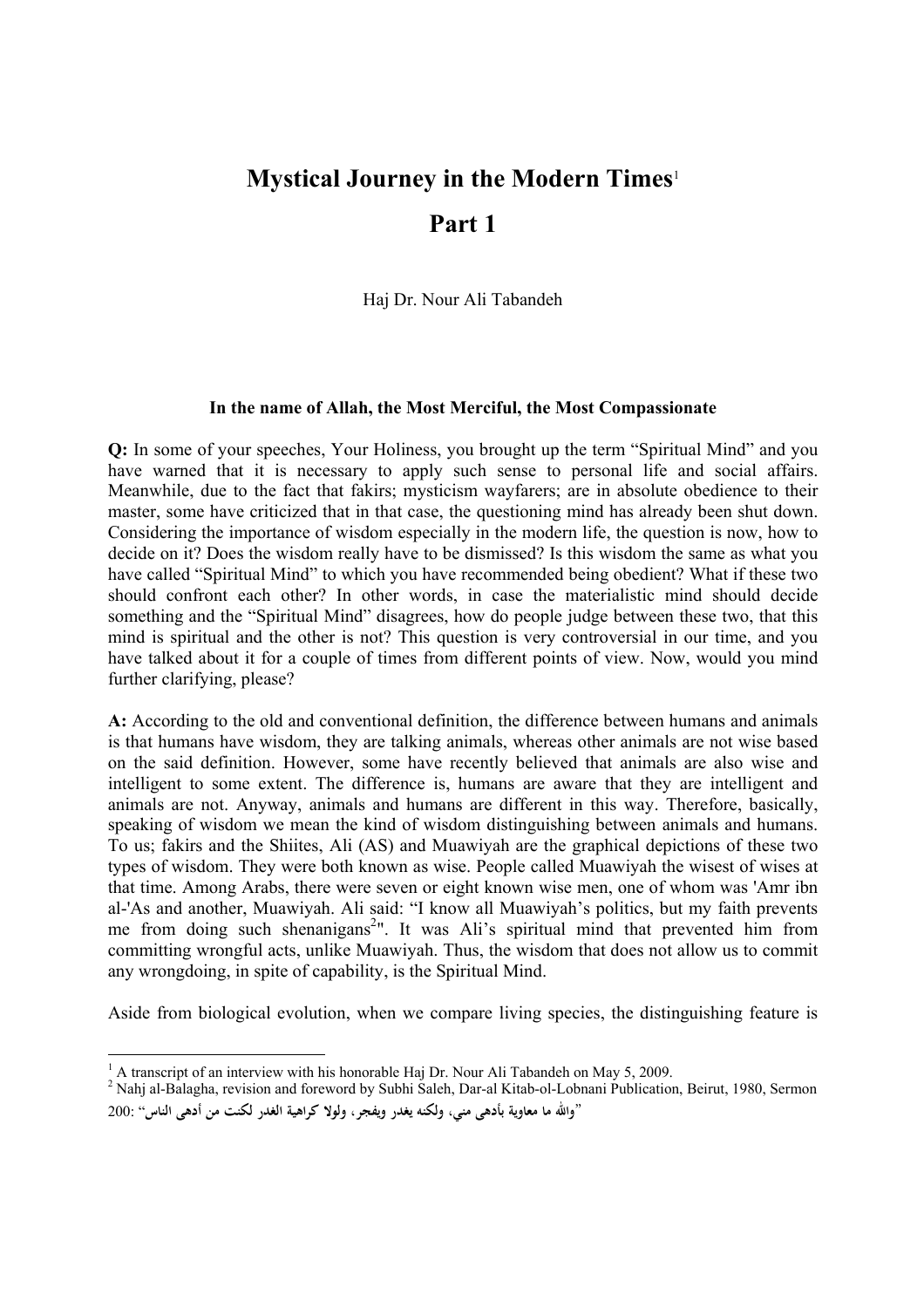the wisdom. Humans utilize this wisdom in two ways: first, to go back; back to animality and animalism, second, to transcend and get going. The latter is feasible through the Spiritual Mind. That side of wisdom whose target is to move back and focuses only on the survival of the fittest and all the pleasures related to the physical body is called the animalistic mind; the worldly mind, or the monkey mind. Whereas the other side, which believes that humans have originated from, are concentrating on, and traveling toward some genesis, is called the Spiritual Mind. The mind that believes in God and in the justifiability of his willpower is the Spiritual Mind.

However, it is not distinguishable in all cases to be able to tell the difference. It is an abstract, understanding of which lies with the humans on their own. As a result, mistakes happen most of the time. In Muawiyah's case, we cannot say he did not believe in God because he bowed down in worship and praised to God when he was informed that Imam Hassan (AS) had been killed. As a matter of fact, he wanted a kind of deity to have control over, not a kind of god to be in control of. He needed a kind of god who agreed with his evil mind, but the god of the Spiritual Mind disagrees with the evil mind, and as I said, telling the difference is individuals' own responsibility. Another example is when Malik Ashtar (one of the most loyal companions of Ali) was poisoned with honey, he stated: "There are agents and angels of God even in honey", which proves that Muawiyah literally considered his mind to be divine.

It could not have been his fault if supposedly Muawiyah unintentionally and pure-heartedly had believed that Ali was wrong and had to come to trial, because as soon as he learned that it was his own mistake, he would have regretted the accusations he had made against Ali, he would have admitted his fault. But because his attitude was like "I must be in charge", this egotism caused his behavior to be against the Spiritual Mind. Take Abu Musa Ashaari for instance, in the beginning, he most probably behaved according to his Spiritual Mind, but since he was captured by egocentrism and wanted everything for himself, his mind turned into evil and consequently he went astray. The evil mind is egomaniac and self-centered.

**Q:** Can we say that this Spiritual Mind is a mixture of wisdom and love?

**A:** What is love anyway? Love for truth is the same as having faith in that truth. In one situation, the word faith is used, and in another, the word love. Faith is the purity hidden in the heart, which no one can see, and love is the exterior and the outward appearance. They are synonymous. As the saying by Imam Sadiq (AS) goes: "Isn't religion anything but love?" Therefore, as we; Muslims, believe in a divine genesis, this faith makes us realize that there is a judgment about our doings. Here, it is called the Spiritual Mind.

**Q:** Is it possible for all followers of any religion (to use the Spiritual Mind)?

**A:** Yes, followers of any religion can have this spiritual mind. But we believe, if other religions' followers use their spiritual mind, they will realize that Islam came after their own religion and is more complete. As love can exist in every human, even in an evil person, faith also can exist in anyone. But when we say faith, we mean the genuine faith; faith in God and in the Resurrection.

**Q:** Speaking of these two terms (worldly mind and spiritual mind), are they the same as two other terms used in Sufism context as the Materialistic Mind and the Judgment-Day Mind?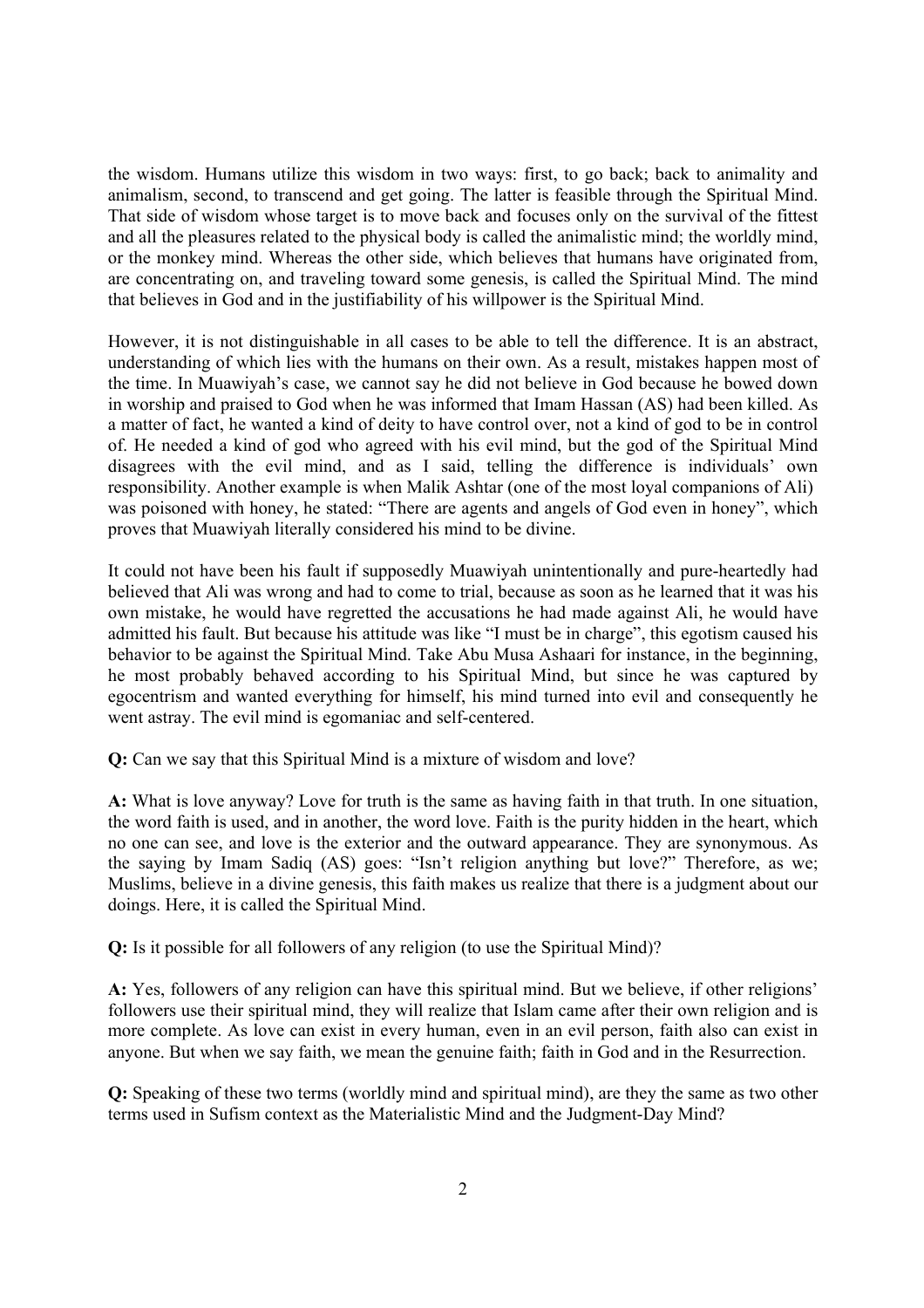**A:** There has been a variety of categorizations for the mind. The evil mind does not have the judgment-day side and has only the worldly side, but the spiritual mind has both the judgmentday and the earthly aspects. The earthly mind provides us with the day-to-day needs; all the needs of the materialistic world. On the other hand, the judgment-day mind considers the comfort of the afterlife and adjusts our doings with it. If these two conform to the genuine faith, there comes the spiritual mind.

**Q:** In mysticism, there is a different method other than wisdom to tame the ego and reach the gnosis, which is called "the Companionship". The next question is, while the population of the dervishes (followers) today is so large that there is less chance for them to talk directly to the authorized sheikhs, and now that your authorized sheikhs have less time due to the large number of fakirs' questions and other different problems, how can we find such companionship? Whereas in the past, there was a closer relationship between the sheikhs and the fakirs and especially the young followers, and this fellowship automatically resolved many questions for beginners and trained them for the way of mysticism.

**A:** Talking is the result of companionship as it literally means the same when we say companionship in Farsi. Nevertheless, here, companionship does not necessarily mean talking to each other, but it is exactly the literal definition of companionship; enjoying someone's company. This word is also used for the Prophet's companions. They got along with the Prophet. This means that He was the Pir of Companionship. In fact, every old and experienced dervish; whose attitude conforms to the principles of Sufism and it seems quite apparent to the young dervishes, can be a pir of companionship. The more they are together, the better. As long as the beginners can see him as an example can learn from him. Although mystical companionship, due to the large crowd, is less frequent now in comparison with the past, we can make it like the Prophet's time when he called for the companions and asked them to provide each other with companionship so that each could be others' companion. In most cases, the goal of this companionship was actually to balance out one another's mental and spiritual state. For example, the Prophet set brotherhood between Salman the Persian and Abudhar Ghifari to be each other's companion. Salman's worldly mind was so strong that sometimes his spiritual mind could not keep pace. Abudhar was otherwise. However, as soon as the Prophet decided the companionship between those two, they enjoyed each other's physically spiritual companionship in spite of mental differences. The wisdom behind this companionship was to balance out their attitude.

Therefore, of the goals of the companionship is to find out our faults in the journey. You may have seen that some dervish is fond of a certain sheikh and goes to him most of the time; this is the companionship, one way or another. We may no longer mention it as the Companionship, though. Due to the small number of the fakirs in the past, it was possible to designate a dervish to be the companion of another in order to both foster his attitude and give him a hand to promote. Now, a dervish should follow the public mysticism instruction and should take all other dervishes as his companions. Applying those guidelines reinforces and strengthens his attitude.

**Q:** From this viewpoint, in your opinion, each fakir is a pir of companionship for another?

**A:** Yes, everybody is a pir of companionship for others. Every believer is a pir of companionship for another. As we have a saying by Jesus Christ (AS): **"Of the features of a good companion or a believer is that when he is along, seeing him reminds you of God, his words enhance**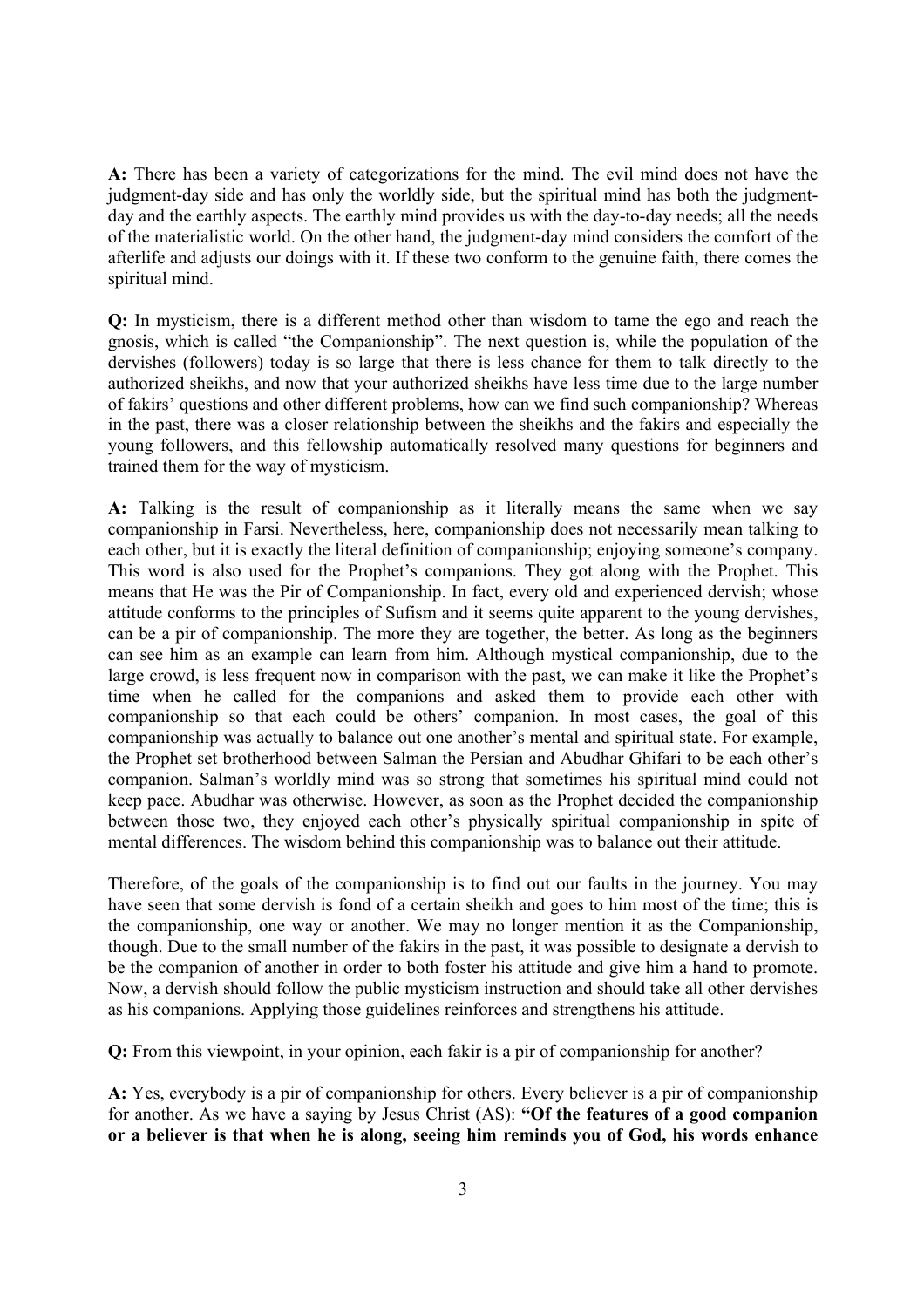## **your knowledge, and his actions attract your interest in the afterlife."**<sup>3</sup>

**Q:** Those who are away from Sufism gatherings, for example, they live abroad or in countries where there is a less spiritual connection, what do they do in terms of their spiritual journey when they come across some possible issues related to ethical codes which are inevitable in modern countries?

**A:** Perhaps, it is a punishment. Although God has said: **"No one burdens the bag of guilt of another<sup>34</sup>**, suppose that when an economic crisis hits a country, it affects everywhere. For example, now, the exchange rate of dollar fluctuates on the other side of the world and it influences our life. This is a punishment for humanity as humans must have unity, but since it is not possible, the punishment is imposed on us. Therefore, where there is a flood striking everybody, one may find a rock on which he can stand. Although it is not permanently safe, he can wait until the flood subsides. That faraway fakir also must hold on to the piece of rock; the mystical instructions and the silent dhikr, given to him after the Tasharruf (Mystical Bay'at). His thought will gradually have the power to lessen the discomfort imposed by God as the Quran reads: **"Fear the disaster that may not only smite the evildoers; but also the virtuous."**<sup>5</sup> Besides, dervishes' duty is to ease the crisis everyone is going through, and it is beneficial both for themselves and for others. There is no other choice actually, for the one who is dying of hunger, alleviating the hunger shall have priority over saying his prayers.

**Q:** Taming the ego is directly related to the guide of this (mystical) journey. From the principles and viewpoint of mysticism, what is the touchstone for announcing sheikhs by the Master of tariqa? To what extent should fakirs be obedient to them?

**A:** Nowadays, the mysticism has also been hit by the economic crisis in the world, and certain decisions and instructions shall be considered. Sheikhs are also human beings and may make thousands of mistakes. Fakirs should not be involved with these mistakes and should not take them for example. The entrance to the dervishism and mysticism is the Bay'at (Transaction), as God said to the Prophet: **"Surely, those who do bay'at with you do bay'at with Allah"**<sup>6</sup> . Therefore, the Prophet was allowed to conduct the bay'at on behalf of and for God. Consequently, He allowed the Imam to do the same bay'at on behalf of the Prophet for God. Therefore, also, at that time, no one was allowed to do the bay'at other than those who were authorized by the Prophet and the Imams (AS). Accordingly, in Sufism, the authorized sheikhs' permissions by the Qutb (Master) are only to do the bay'at unless something is added to this permission. According to the principles of tariqa, sheikhs cannot leave the fakirs any generalized instructions. This is only the Qutb's task. Sheikhs are authorized only at a certain time and in a certain situation. They are not entirely permitted to voice their opinion on every subject matter.

Anyway, subordinate sheikhs' instructions cannot be generalized, because fakirs' behavior now

<sup>&</sup>lt;sup>3</sup> Kitab al-Kafi, The Book of Knowledge and its Merits, On Questioning Scholars, Vol. 1, Hadith 3.

<sup>4</sup> The Quran, Al-Anaam (Cattle), 164: **لاَ و ُ ِزر ت ةٌ َ ِ ازر و ِوز ى ْر ْخر أُ َ َ َ َ َ**

وَاتَّقُوا فِتْنَةً لَا تُصِيبَنَّ الَّذِينَ ظَلَمُوا مِنْكُمْ خَاصَّةً :The Quran, Al-Anfal (Spoils of War), 25 **َ ْ َ ت َ ِ**

 $^6$  The Quran, Al-Fath (Victory), 10: إِنَّ الَّذِينَ يُبَايِعُونَكَ إِنَّمَا يُبَايِعُونَ اللَّهَ **إ َ ِ َ َ ِ ِ َ َ**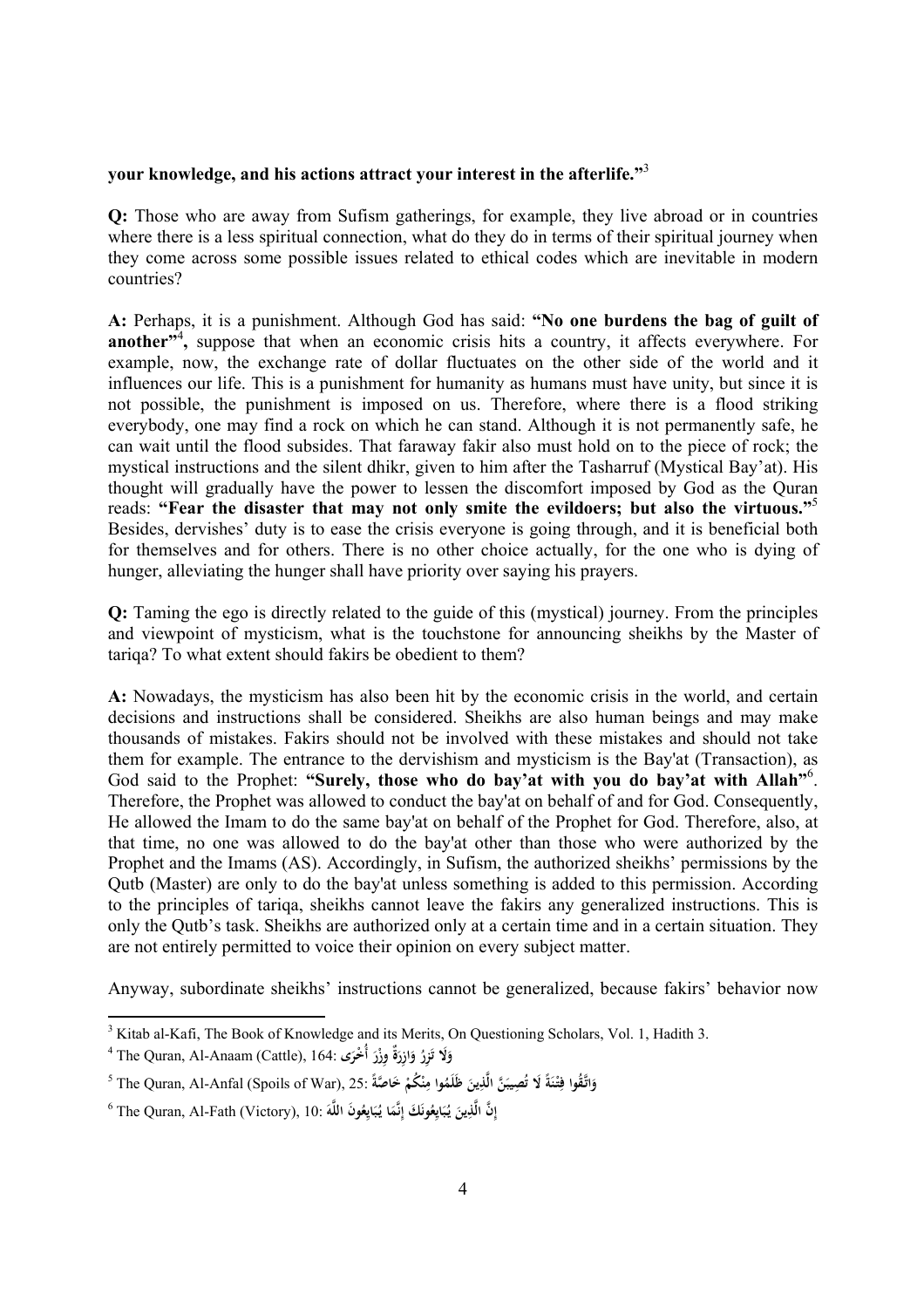in Northern provinces might be different from that of those who live in Western regions of the country. They can alter due to different situations. Only Qutb; the tariqa Master, can give general instruction.

**Q:** Considering the increase of mental illnesses and suicide rate in the recent years, even among educated people and university students, and that the depression is now known as the illness of century, and it is progressing, here a question is sometimes brought up whether the mystical stultification (*qabz*), which is the opposite of mystical floating (*bast*), is the same as depression. Another question is, whether the somatic and/or mental depression can lead to the mystical stultification, or, material and/or emotional cheerfulness can help with the mystical floating. Are they two different subject matters?

**A:** The traditional psychology; called "the science of soul" in the past, did not meddle with mysticism that much, but the conventional psychology sometimes helps and sometimes bothers it. The modern psychology and psychiatry can be useful in terms of explaining and justifying mystical experiences, but if they interfere in mysticism matters, it is wrong. Feeling down; as psychologists call it "depression", is related to a mental condition or a kind of mental illness, but when we say stultification, we mean an obstacle which prevents the mysticism wayfarer from going on, and it will be removed if he pays attention to some mysticism principles. In other words, if someone is traveling to a specified destination (the Journey to the Origin) and a problem comes up, they will receive assistance from that very destination. For example, for the one who is in the stultification mood, a question may come up why God has created so many sinners and will eventually send them to the Hell, while He has already determined everything. Now, if he keeps pondering on that destination, it will gradually cross his mind that God is merciful and will forgive all sins. This concentration washes away and clears that mind. It does not close but cleans the mind and then brings him back to normal life.

Nevertheless, in the depression illness, one's day-to-day life causes him not to believe in a genesis where all the Creation comes from. The more he seeks a solution to his problems and issues, the less he finds. It pushes him toward committing suicide. On the contrary, if all these problems happen for a Sufi; a mystical wayfarer, all the teachings, and exercises practiced by him will help him. Therefore, there are some symptoms and effects in common between the mystical stultification and the illness of depression, but the treatment is different.

**Q:** Does it work if fakirs help their troubled fellow brother remove this obstacle?

**A:** Yes. This recalling or reminding is useful as said in the Quran: **"And continue to remind, for surely this reminding will profit the believers"**<sup>7</sup> . In other words, when a believer reminds his faith brother some hints, he has already helped him, because he will remember those righteous ideas and it slowly helps clean those previously wrong ideas.

**Q:** As you said, focusing on dhikr is possible in the mystical floating. Considering the daily social life of today when it is very difficult to concentrate on remembering God in heart, even in

 $^7$  The Quran, Adh-Dhariyat (The Winnowing Winds), 55: وَذَكَّرْ فَإِنَّ الذُّكْرَى تَنْفَعُ الْمُؤْمِنِينَ $\,$  The Quran, Adh-Dhariyat (The Winnowing Winds), 55: وَ **ْ َ ِ َ َ َ ِ**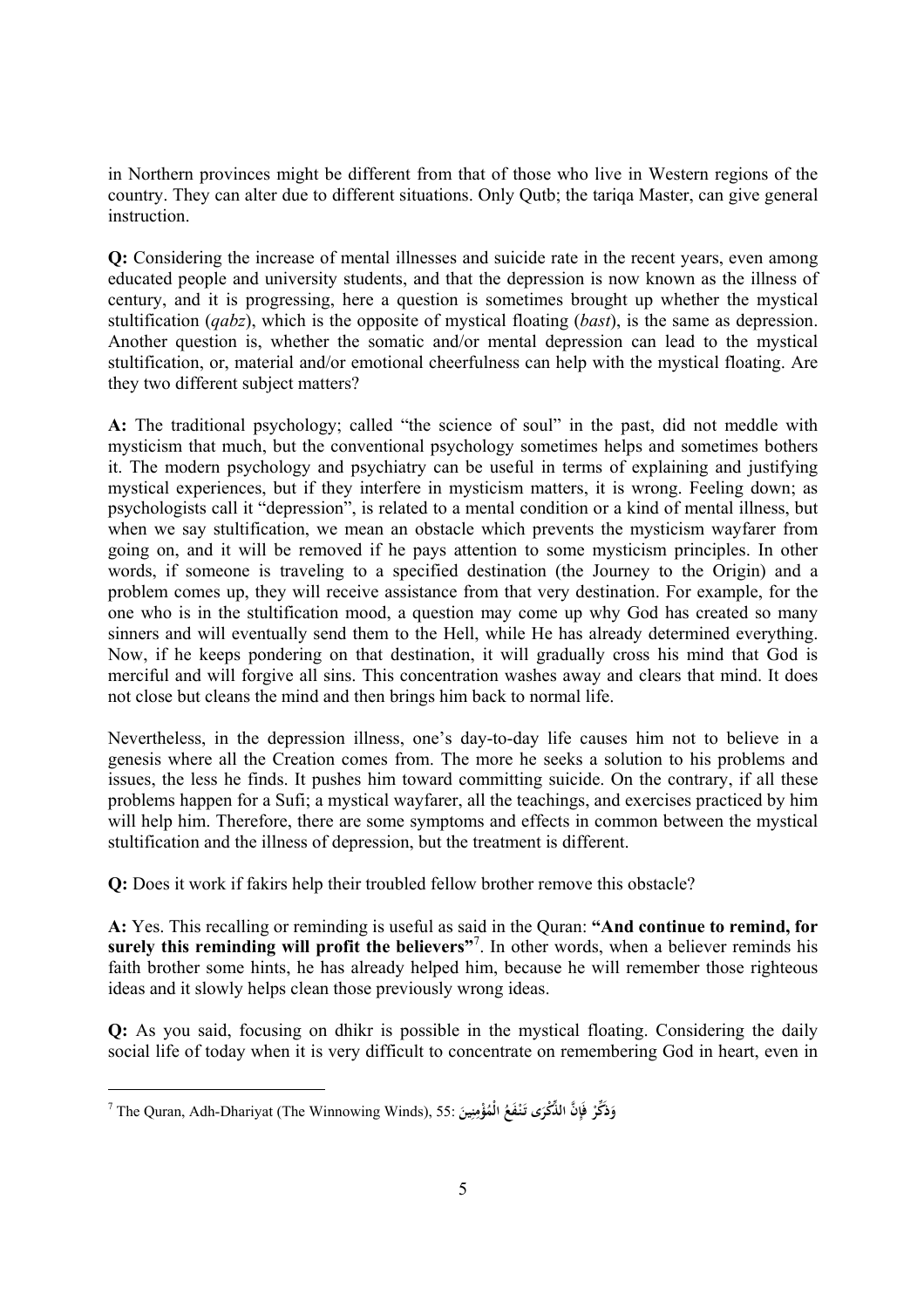daily prayers, how can we remember God together with all these problems, issues, and frustration of mind in today's social life?

**A:** First, we should ask what God and remembering God mean. God says in the Quran: **"I blew from my spirit into him"**<sup>8</sup> . So this divine soul in us is from that very God. As Mevlana says:

O' you that desire for God, behold

There is nothing outside you, listen to your inner voice, listen to your inner voice

Some do not pay attention to the meaning of the first line "behold" and wrongly interpret it as "you are God" in Farsi.

At the time of the spiritual bay'at, a dhikr and an instruction are given to the applicant and the more he practices them, the more that heart-dhikr and remembering God will dominate his being; just like the example of he who is thirsty and does not need to be told how he should drink water, as soon as he sees water he drinks it, because if he has that thirst in him, everything will look water to him:

> Seek not the water, obtain the thirst; Then the water showers below and above you<sup>9</sup>

Therefore, if the wayfarer follows those instructions, he will gradually realize that he does not have any existence of his own; there is no existence other than that of God. He will come to the realization that he does not own anything and this condition is the result of concentrating on and remembering God, even though he does not verbally repeat "Allah, Allah". As there has been a narration told by one of the Imams (AS): I said a lot of additional prayers. My Father told me not to be obsessed with my prayers that much. (Of course, it does not mean that His Father wanted Him not to say prayers, but He wanted Him not to say the prayers only verbally and to pay attention to the depth and truth of it also.) In Usūl Kāfī, His Honorable Sadiq is mentioned narrating<sup>10</sup>: "My Father continually chanted dhikr while I was walking and eating along with him, and while talking to each other". The point is, one cannot chant any dhikr while chewing on food, so it is obvious that His being was indeed the dhikr itself. Accordingly, unless the mystical wayfarer has reached those transcendental stages, he should try his best not to forget about remembering God. About this forgetting says God in the Quran: **"As soon as you find out that Satan has been distracting your attention away from remembering and dhikr of God, stay**  away from the wrongdoing people<sup>"</sup><sup>11</sup>, repent and restart chanting your dhikr. In other words, you should be engaged with your dhikr as much as you can. Of course, it is the ideal condition for a wayfarer to be drowned in his dhikr. In the past, when we were studying geometry, to learn

<sup>8</sup> The Quran, Al-Hijr, 29: **تُ خْ ََف ِ نـ ِيه ف ن م ي ِ وحِ ُ ر ْ**

<sup>&</sup>lt;sup>9</sup> Masnavi-aI Ma'navi, Revised by Towfiq Sobhani, Rozaneh Publishing, 2007, 3<sup>rd</sup> Chapter, 3213.

كان أبي كثير الذكر ، لقد كنت أمشى معه وإنه يذكر الله ، وآكل معه الطعام وإنه ليذكر الله ، ولقد كان يحدث القوم وما :Usūl al-Kāfī **يشغله ذلك عن ذكر اللـه**

وَإِمَّا يُنْسِيَنَّكَ الشَّيْطَانُ فَلَا تَقْعُدْ بَعْدَ الذِّكْرَى مَعَ الْقَوْمِ الظَّالِمِينَ :68. The Quran, Al-Anaam (The Cattle), 68 ا **ِ إ َ َ ْ َ َ َ ِ ْ َ ِ**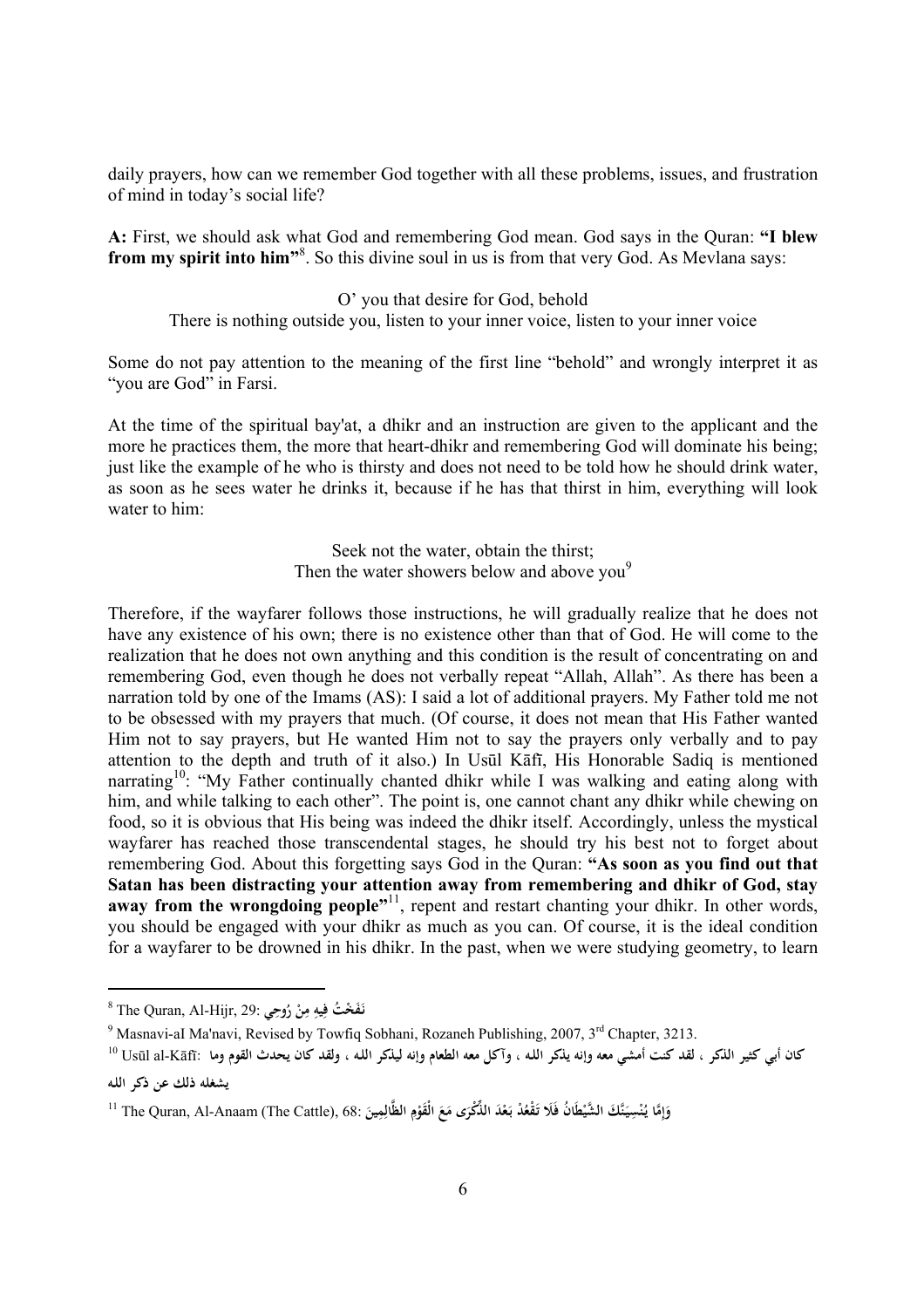asymptote we drew a curve alongside a line and continued the curve closer and closer to the line but it never intersected the line. Now, we also keep moving along with the line, trying to get closer, although we cannot meet it.

**Q:** To what extent do the social and financial issues decrease the perpetual dhikr-chanting? Is it considered dhikr if someone intends to remember God in some of his superficial things like trading or teaching? Can we call it dhikr if we deal with our earthbound matters while remembering God's satisfaction?

**A:** Yes. This is worshipping and dhikr because he remembers God whenever he does something for God's sake; it is not the real meaning of dhikr, though. In that case, whatever he does is to remember God. Therefore, the mystical instruction the applicant is given is a practice for him to remember God all along. It is not feasible in all conditions, but it can be similar to a basic warmup exercise to an athlete to be carried out.

That mystical instruction is like a warm-up exercise carried out by an athlete, but that is not the goal; he warms up in order to strengthen his muscles, for example, to run. Therefore, strengthening the muscles is not the goal, but the running is. The instructions given to the applicant also is to train his muscles to be able to run and reach the destination.

**Q:** To define the Sufism, one of the greatest mystics, probably it was Junayd of Baghdad, said that Sufism is to clear the mind. How does the mind relate to dhikr and remembering?

**A:** Dhikr is something deliberate in the beginning, and via dhikr, the mind is intentionally moved toward God. This state of mind shall not be confused with illusions. Illusions are to imagine things that do not exist, that we are interested in or afraid of. These are illusions. When we convert the mind into dhikr of God, we will pay attention to something that exists and is not frightening. This means to clear the mind. In other words, we should draw the attention of mind away from illusions to the Necessary-Being God. This is exactly to clear the mind.

**Q:** Is it viable only through dhikr?

**A:** Practicing dhikr is to train mind and imagination to focus on God. People who do not have dhikr can hypothesize, so to speak. Take Isaac Newton for example, when the apple fell off, he paid attention and discovered the gravity. Although you and I, and also our ancestors saw apples fall off trees, we did not figure out that it was the gravity. He found it because he was focused on these matters, and that thought was inspired by that concentration. In mysticism, we believe that our thoughts are inspired by God. In the example of Newton, he created a deity in his imagination, and this deity inspired the idea of gravity. In the future, his theory may be rejected as some scientists now believe that there is no gravity but it is the repulsive force that extends the distance between the moon and the earth but because the sun's repulsive force is stronger, the earth stays in the middle. So there is no gravity, and this force is meaningless. Anyway, whether or not the gravity exists, since Newton was focused on his intended subject matter- it actually became his god- and it infused the gravity into him.

**Q:** One of the methods to increase the ability of concentration is the meditation. Does the meditation clear the mind as they do in yoga?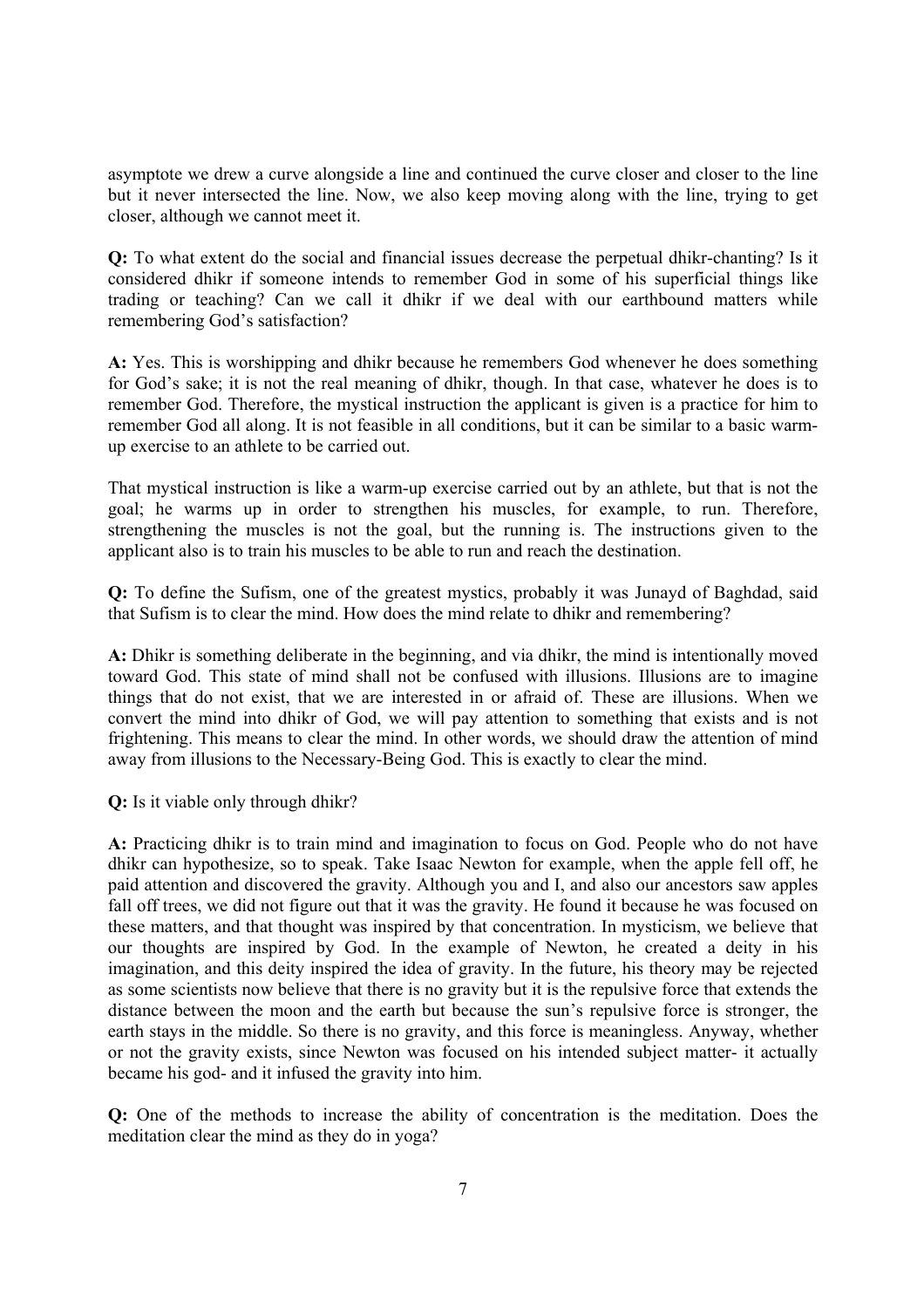**A:** Yes. But the difference is, they consider an illusion as a god, but we connect everything to God with a chain, to that Necessary-Being which is the Origin and the cause of everything. However, some philosophers have disagreed on the concept of causality. Examples like water boils at 100 degrees Celsius, or an effect is the result of a cause; they believe that there is no causality between them. You habitually believe that some effects are the result of certain causes as they have taken place many times at the same time. Another example: it is said that honeydew melon cannot be eaten together with honey as this mixture has caused health problems for a couple of times. Nevertheless, one may eat them together and no problem there will be. Sophists in the past, too, disapproved of the causality in some other ways. Here, from a mysticism viewpoint, Mevlana says:

> I am euphoric when He reveals causes A sophist when He aborts the effects<sup>12</sup>

In fact, Mevlana has gone beyond all these words and believes that there are no other causes, in essence, he does not care about them. He knows only one cause, and that is God.

**Q:** Our next question is about Pluralism in religions, which believes in the justifiability of all religions. This subject matter also conforms to the validity of the variety of mystical schools that exist in Islam. In other words, when we listen to or read works of followers of other tariqas or great mystics of other religions, we realize that their words are similar to the findings and works of Islamic scholars. Taken this into consideration, can we believe in their validity? What is the reason of this plurality?

**A:** There are several verses in the Quran about religions in general. One of them reads in the surah of Hajj: "**Surely, those who believe and those who are Jews and the Mandaeans and the Christians and the Zoroastrians and those who associate other gods with Allah, surely Allah will judge them on the day of resurrection"<sup>13</sup>** . In fact, He will separate their lines, the line of believers or Muslims, Christians, Jews and Mandaeans and the line of Polytheists on the day of resurrection. In other parts, He says: **"Surely those who believe, and those who are Jews, and the Christians, and the Mandaeans, whoever believes in Allah and the Last Day and does good, they shall have their reward from their Lord"<sup>14</sup> .** According to the latter verse, if the believers of other divine religions have good deeds and faith, they will be rewarded. It does not mean that they must believe in Islam. If they believe in the principles of their own religions such as Monotheism, Prophecy, and Resurrection, and have good deeds, they will be rewarded. Of the best of good deeds is to find and understand which religion is the most reasonable in comparison with the other religions. This means that a Jewish, based on his intelligence, should see whether Judaism is better or Islam and if he concludes that Judaism is better, he will be rewarded if he follows his own religion's principles and has good deeds.

<sup>&</sup>lt;sup>12</sup> Masnavi-aI Ma'navi, 1st Chapter, 552.

<sup>&</sup>lt;sup>13</sup> The Quran, Al-Hajj (The Pilgrimage), 17:

إِنَّ الَّذِينَ آمَنُوا وَالَّذِينَ هَادُوا وَالصَّابِئِينَ وَالنَّصَارَى وَالْمَجُوسَ وَالَّذِينَ أَشْرَكُوا إِنَّ اللَّهَ يَفْصِلُ بَيْنَهُمْ يَوْمَ الْقِيَامَةِ **إ َ َ َ َ َ َ ِ َ َ َ َ َ َ َ َ ِ إ َ َ ْ ْ َ َ ْ َ َ َ ِ** <sup>14</sup> The Quran, Al-Baqara (The Cow), 62:

إِنَّ الَّذِينَ آمَنُوا وَالَّذِينَ هَادُوا وَالنَّصَارَى وَالصَّابِئِينَ مَنْ آمَنَ بِاللَّهِ وَالْيَوْمِ الْآخِرِ وَعَمِلَ صَالِحًا فَلَهُمْ أَجْرُهُمْ عِنْدَ رَبِّهِمْ **إ َ َ َ َ َ َ َ ِ َ ْ َ ب ِ ْ َ َ َ ً ِ ْ ْ ِ ْ َ**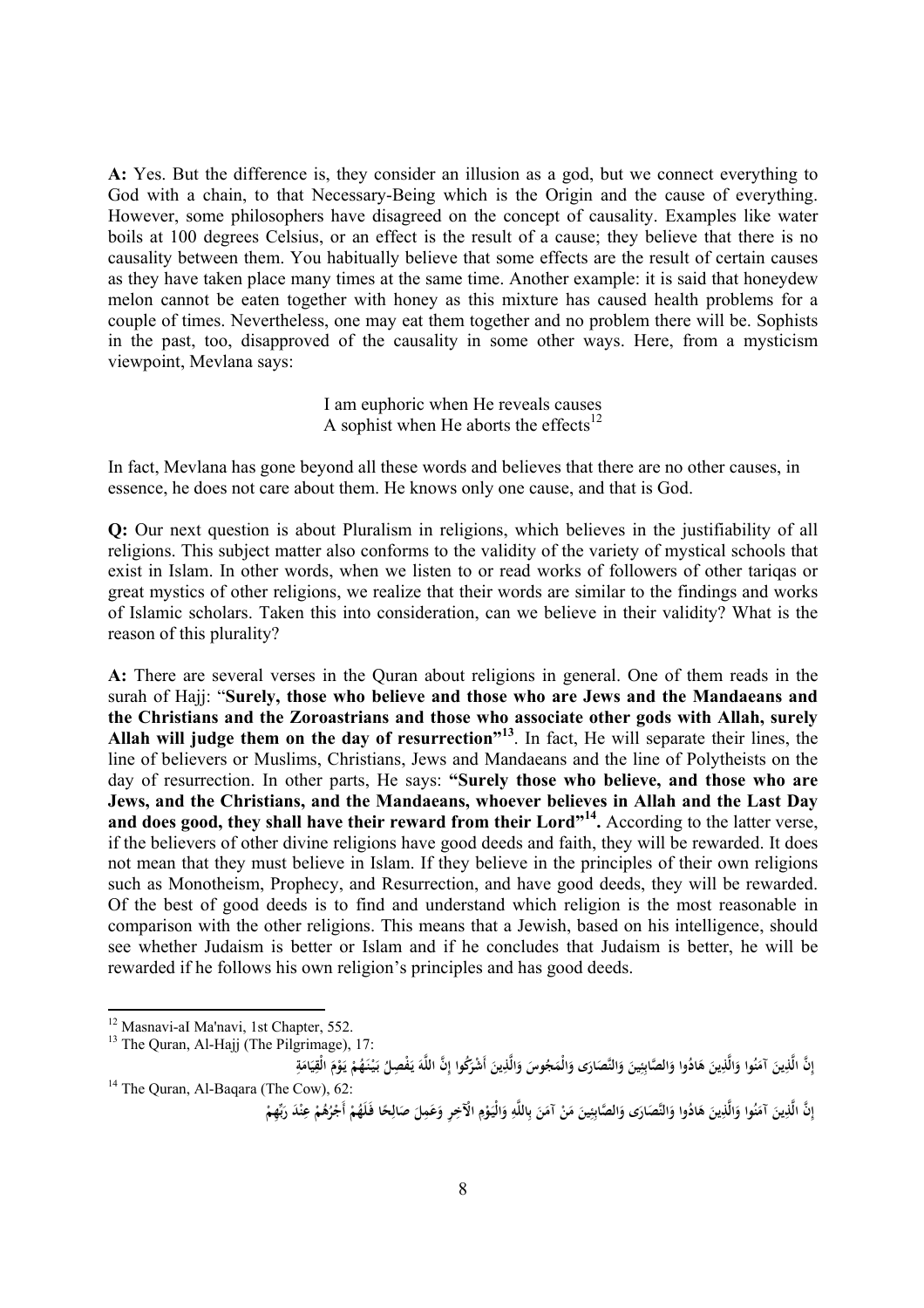The reason why there has been diversity in mysticism is that some Imam or Qutb might have lived in Arabia or Iraq and would have sent some sheikh like Khwaja Abdullah Ansari to a city like Herat in order to salvage the followers, and as the distance was large between the cities, (as I have mentioned before that it took 11 months for His Honorable Saleh Ali Shah to travel from Baydokht to Mecca), then he would allow that sheikh to assign another successor after himself and this attitude would go on. Thus, a number of orders were derived from them. Although, it is obvious that some of them have come to an end and discontinued.

There have also been different reasons as to why behavior and practices of different mysticism orders differed, for example, the demands of the different places and times. Imagine how the word "generosity" would mean in some countries like Khorasan and Nishabur where the precipitation was high, and the produce was plentiful. In there, it would mean to donate properties and wealth. But, in Arabia where the amount of precipitation was low, it would mean differently. Other features also would conform to the demands of the environment, as it is said that Ali (AS), Abu Bakr and Omar were traveling together and at night while they were sleeping, they had a wet dream each. When they got up to say the prayers, they did not have enough water to perform ablution, and there had not yet been such instructions as tayammum (dry ablution). One of them said: "We cannot say prayers since we do not have enough water" and he did not say his prayers. Another said: "Because we cannot perform ablution, we must roll down our body over dust", and he did it. But Ali (AS) did the tayammum and said his prayers. The Prophet validated what Ali (AS) did. The verse of tayammum was revealed about that and says: **"When you cannot find water, do the tayammum by rubbing pure dust into your face and hands**"<sup>15</sup>.

What I mean is, in Arabia, Muslims had to wash up themselves with a small jug of water (called "Abriq" in Arabic and we call it Briq in Gonabadi accent) to get rid of the dirt. They would use the same water both to drink and to do ablution. But those who live near the sea behave differently due to the abundance of water. Therefore, some of the changes in behavior are due to the facilities provided by God for the people, but the teachings and instructions are the same, as the origin of mysticism exists in every religion.

**Q:** Here is a question about the different schools. Take Nagshbandi for example that disagreed with the Nimatollahi order for a while in some cases, and seemingly it was due to some political provocations, and today is of the questionable orders due to the uncertainty of authorization. However, when we study poems and works of some Naqshbandi followers like Jami, we cannot come to this conclusion that he had learned those words from some other books, on the contrary, it seems that some of his subject matters are based on his own findings and experiences. What can we say about his findings, while he was basically on an ineffective way? Can we say that his findings are also invalid?

**A:** His findings cannot be invalid. They were primarily valid for him and then for us as well if they conform to our teachings and feelings. Interestingly, he has some good works. But when he addresses Muawiyah like "May God approve of him", we do not accept it because it is wrong and

فَلَمْ تَجِدُوا مَاءً فَتَيَمَّمُوا صَعِيدًا طَيِّبًا فَامْسَحُوا بِوُجُوهِكُمْ وَأَيْدِيكُمْ :43 The Quran, An-Nisa (Women), أ **ْ َ ت ً َ َ َ ً ِ ً ْ ِ ِ ب ْ َ**